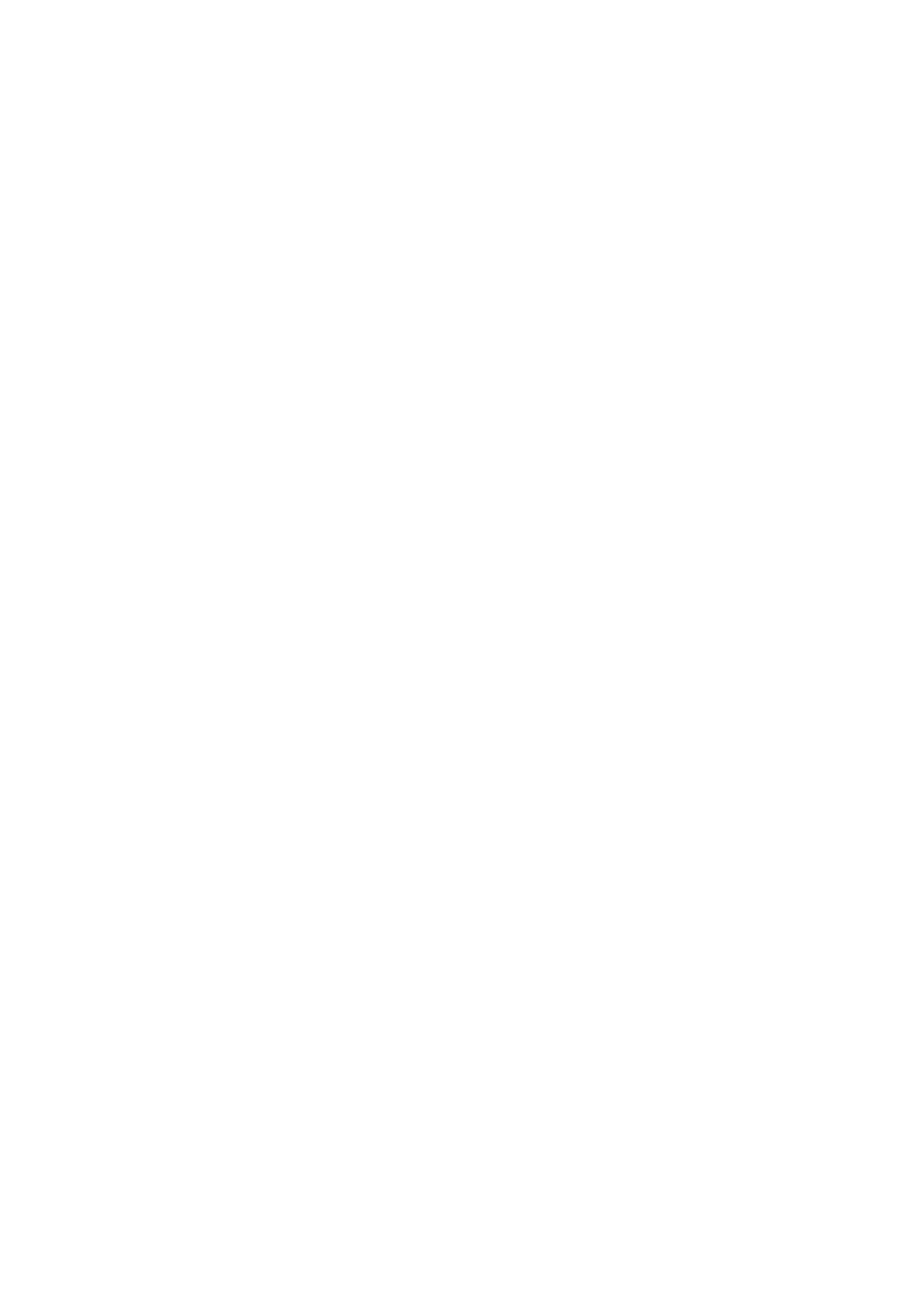**Prospectus Supplement No. 2 to Prospectus Dated December 28, 2005**



## **\$175,000,000 Euronet Worldwide, Inc. 3.50% Convertible Debentures Due 2025**

Common Stock Issuable upon Conversion of the Debentures

This prospectus supplement supplements information contained in the prospectus dated December 28, 2005 relating to the offer and sale from time to time by certain selling security holders of up to \$175,000,000 aggregate principal amount of our 3.50% Convertible Debentures Due 2025 and any shares of common stock issuable upon conversion of the debentures. The terms of the debentures are set forth in the prospectus dated December 28, 2005. This prospectus supplement should be read in conjunction with, and may not be delivered or utilized without, the prospectus and any prior prospectus supplements. This prospectus supplement is qualified by reference to the prospectus, except to the extent that the information in this prospectus supplement supersedes the information contained in the prospectus. The terms of the debentures are set forth in the prospectus.

The securities offered hereby involve significant risks and uncertainties. These risks are described under the caption "Risk Factors" beginning on **page 9 of the prospectus. You should consider these Risk Factors before purchasing these securities.**

The debentures are not deposits or other obligations of a depository institution and are not insured by the Federal Deposit Insurance Corporation, **The Bank Insurance Fund or any other governmental agency.**

Neither the Securities and Exchange Commission nor any state securities commission has approved or disapproved of these securities or determined **if this prospectus is truthful or complete. Any representation to the contrary is a criminal offense.**

The date of this prospectus supplement is March 17, 2006